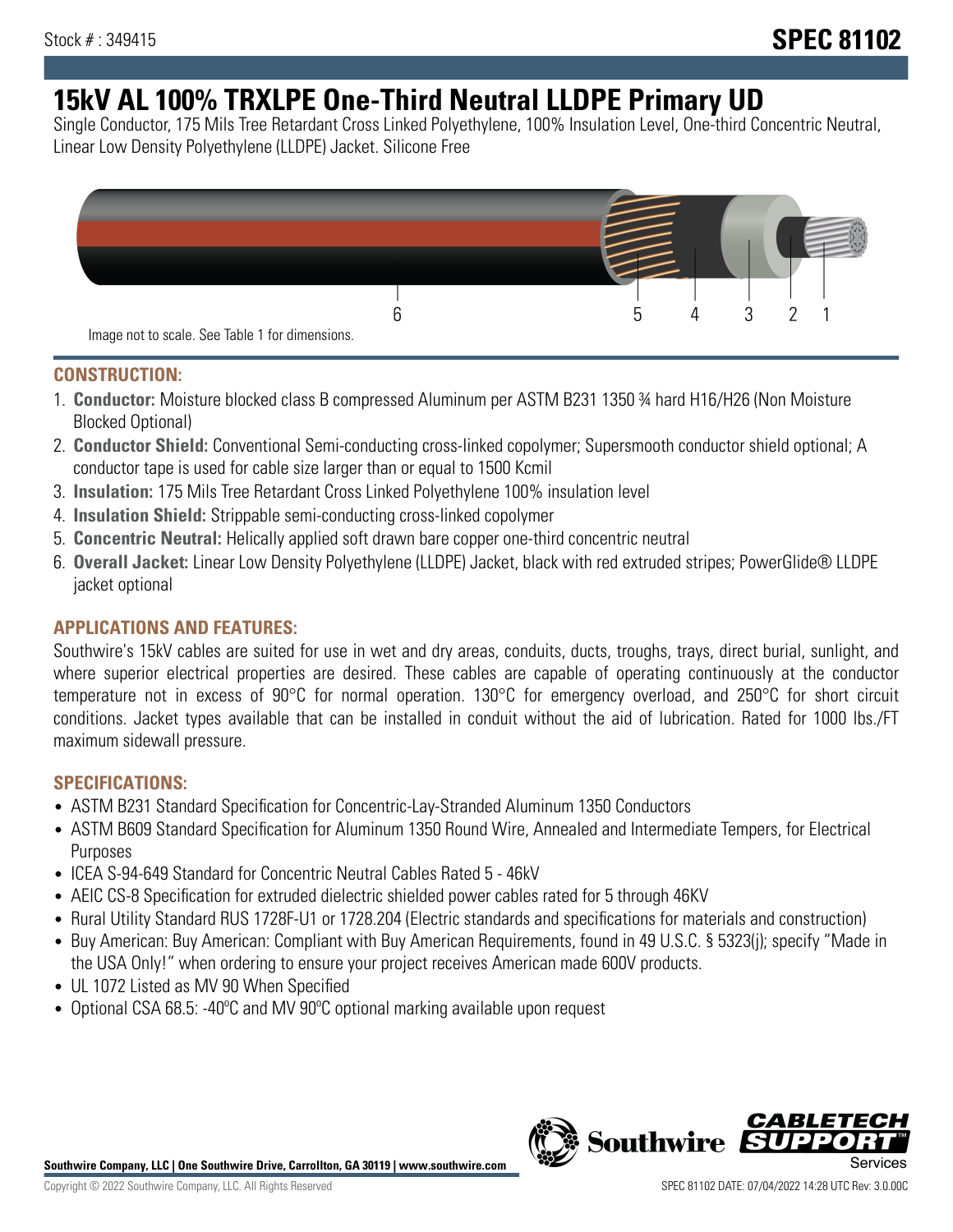# **SAMPLE PRINT LEGEND:**

SOUTHWIRE HI-DRI(R) [CONDUCTOR SIZE] [AWG or KCMIL] AL 15000 VOLTS TRXLPE INSULATION 175 MILS -- (NESC) -- SOUTHWIRE {MMM} {YYYY} NON-CONDUCTING JACKET